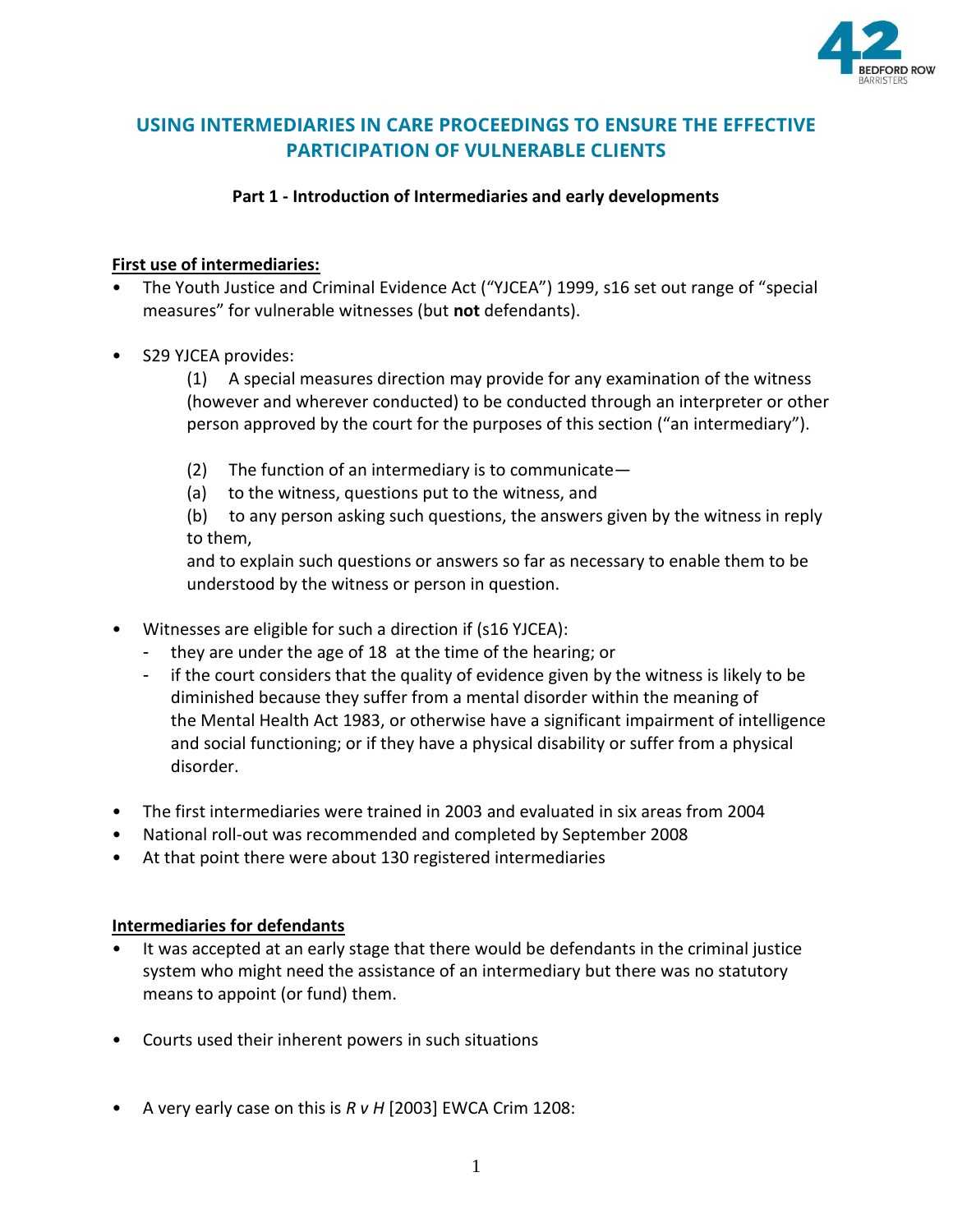

- The appellant had IQ of 51
- A psychological report recommended he have the assistance of an intermediary.
- Leave was sought from trial judge for D to give his evidence-in-chief by means of a prerecorded video and to have the assistance of an intermediary when under crossexamination;
- Trial judge refused to allow pre-recorded evidence but agreed to a "supporter" who could effectively act as an "interpreter" in the dock through the trial.
- The Court of Appeal set out guidance for cases where assistance is needed by defendants, observing that intermediaries were akin to interpreters and a court was entitled to appoint them, in appropriate cases, but also noting that the trial judge could also use case management powers to ensure the fairness of proceedings
- The importance of ensuring effective participation, and what that involved, was considered by the ECtHR, in **SC v the United Kingdom 2005 40 EHRR 10**
	- The 11-year-old applicant had learning difficulties. He had been convicted of robbery in the Crown Court and brought a complaint to the EctHR complained he had not been able to participate effectively in his trial because of his youth and low intellectual ability
	- The ECHR allowed the claim and set out the following points of principle: *"The right of an accused to effective participation in his or her criminal trial generally includes, inter alia, not only the right to be present, but also to hear and follow the proceedings. In the case of a child it is essential that he be dealt with in a manner which takes full account of his age, level of maturity, and intellectual and emotional capacities, and that steps are taken to promote his ability to understand and participate in the proceedings, including conducting the hearing in such a way as to reduce, as far as possible, his feelings of intimidation and inhibition"*
- The Court held that that "effective participation" means that:
	- the defendant needs to have a broad understanding of the nature of the trial process, and of what is at stake for him or her, including the significance of any penalty which may be imposed;
	- the defendant, with the assistance of for example an interpreter, lawyer, social worker or friend, should be able to understand the general thrust of what is said in court; and
	- the defendant should be able to follow what is said by the prosecution witnesses, and, if represented, to explain to his own lawyers his version of events, point out any statements with which he disagrees, and make them aware of any facts which should be put forward in his defence

#### **The intermediary's role**

- Very much the same role as we are now familiar with in the family justice system
- The basic framework is set out in s29 YCJEA 1999, with more detail added by the Criminal Procedure rules, which state that: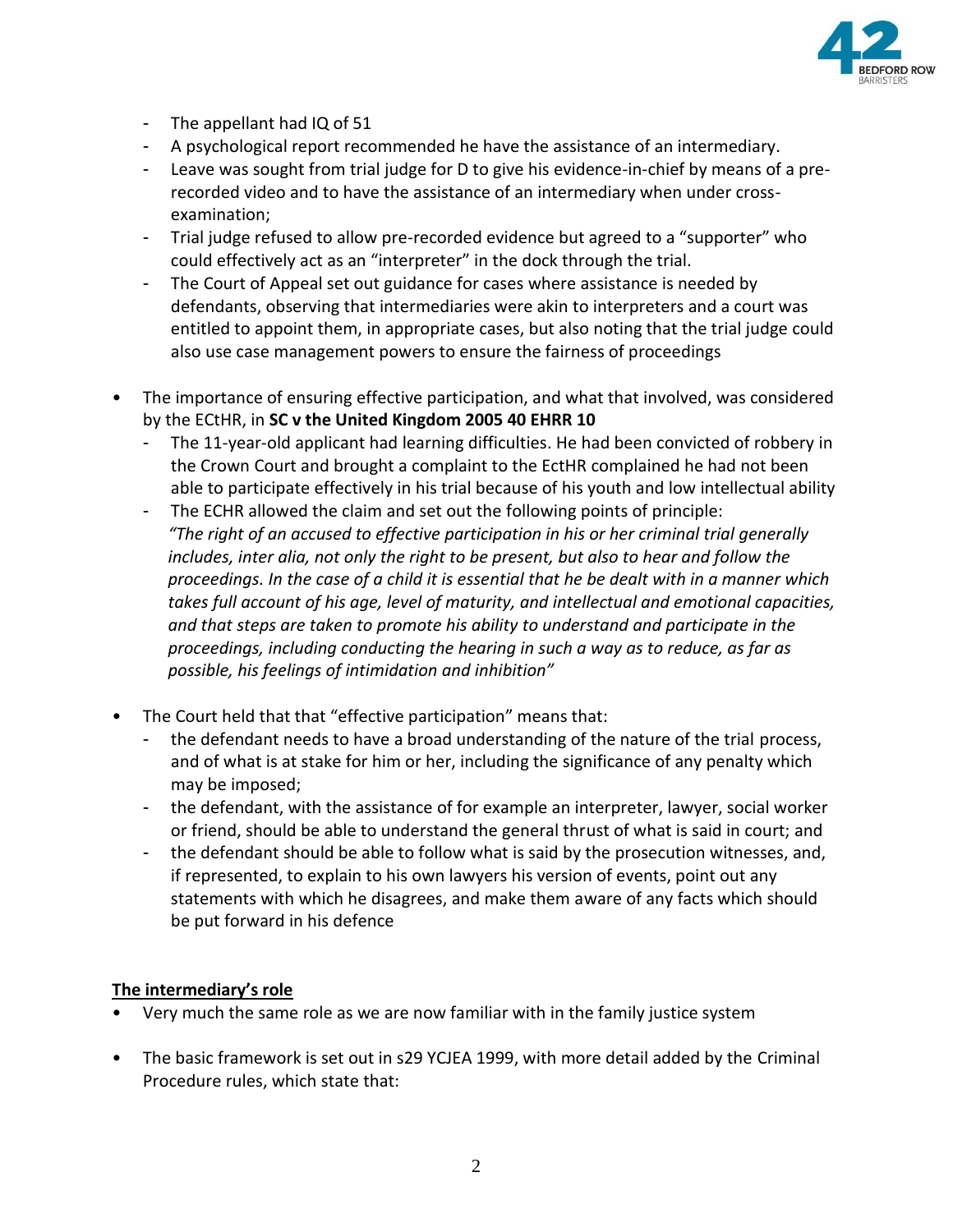

"*Intermediaries facilitate communication with witnesses and defendants who have communication needs. Their primary function is to improve the quality of evidence and aid understanding between the court, the advocates and the witness or defendant. For example, they commonly advise on the formulation of questions so as to avoid misunderstanding. On occasion, they actively assist and intervene during questioning. The extent to which they do so (if at all) depends on factors such as the communication needs of the witness or defendant, and the skills of the advocates in adapting their language and questioning style to meet those needs*."

- It has been asserted that "*experience has shown that one of the most useful functions of intermediaries is to assist the trial judge and counsel in establishing what types of question are likely to cause misunderstanding and thus averted*" (cited in Blackstones Criminal Practice and repeated in R v Cox [2012] EWCA Crim 549).
- The Court of Appeal in *Cox* went on to observe that: "*Although it is clear from s 29 of the 1999 Act which creates the discretion to use intermediaries as a special measure, that an intermediary can also assist a witness to communicate by explaining questions and answers, again as Blackstone records, this "happens rarely in practice". Questions, therefore, are usually put directly to the witness. The intermediary's function is actively to intervene when miscommunication may or is likely to have occurred or to be occurring."*

### **Later developments**

- Despite being the trailblazer in the sense that it was the jurisdiction in which intermediaries were first introduced, criminal proceedings now lag behind family proceedings in terms of the availability of intermediaries as far as defendants are concerned
- A leading case on the appointment of intermediaries for defendants is *R (OP) v Ministry of Justice* [2014] EWHC 1944 (Admin). The defendant had a significant learning disability and ASD. The issue for the Divisional Court was whether an intermediary was required for the whole trial, or just whilst the defendant gave his evidence. Analysing this issue, Rafferty LJ identified two distinct needs which could arise:
	- "*The first is founded in general support, reassurance and calm interpretation of unfolding events. The second requires skilled support and interpretation with the potential for intervention and on occasion suggestion to the Bench associated with the giving of the defendant's evidence.*
	- *The first is a task readily achievable by an adult with experience of life and the cast of mind apt to facilitate comprehension by a worried individual on trial. In play are understandable emotions: uncertainty, perhaps a sense of territorial disadvantage, nervousness and agitation.*
	- *The second requires developed skills of the type contemplated by inclusion in the [Witness Intermediary] Scheme. The most pressing need for the help of an intermediary self-evidently bites at the point of maximum strain, that is when an accused should he*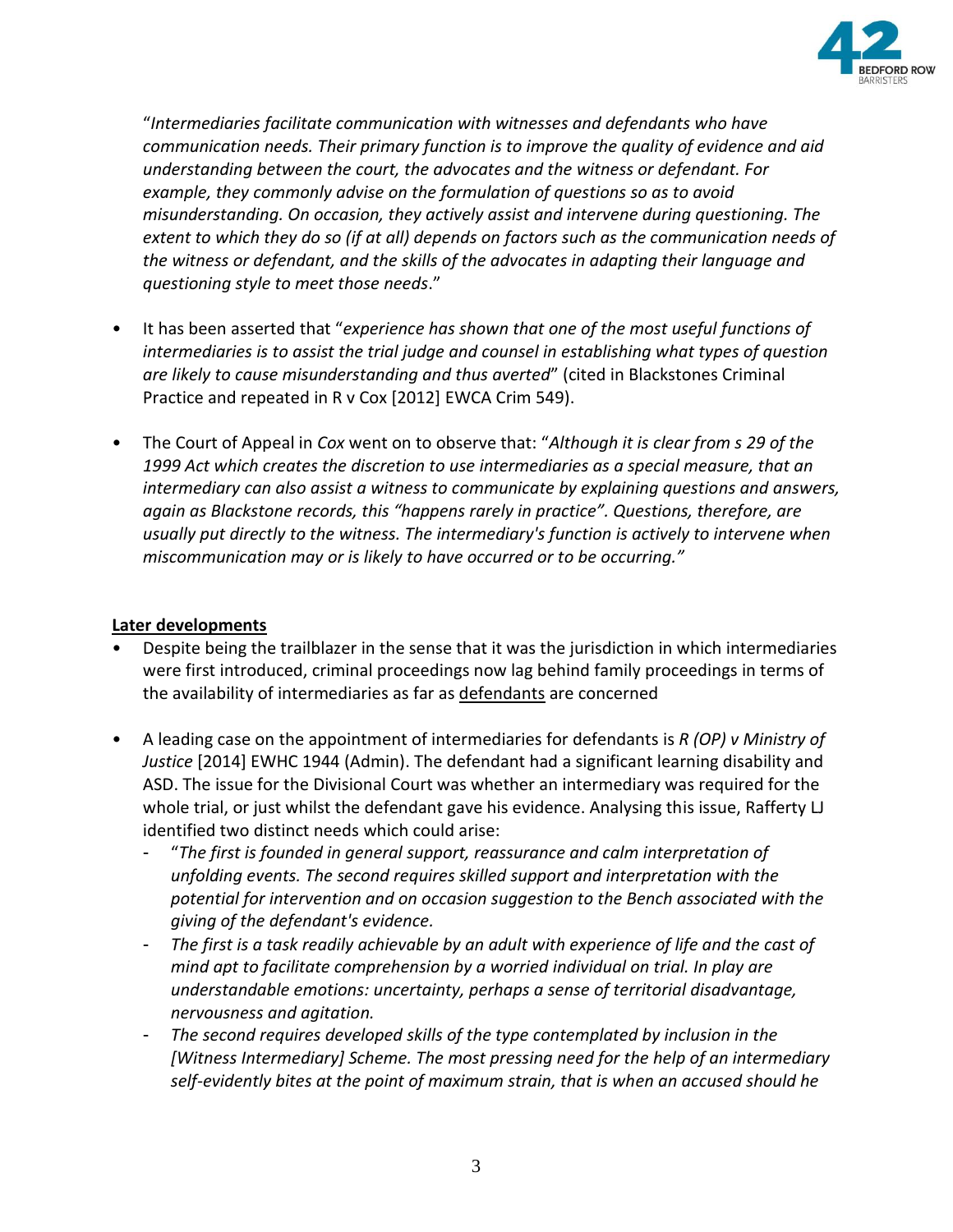

*do so elects to give an account of himself by entering the witness box and submitting to cross-examination*."

- The Court held that: "*We are not persuaded that it is essential a [Registered Intermediary] be available to all defendants for the duration of their trials. In many instances the provision of help centred upon the cast of mind and life experience we have described are likely to prove sufficient. The pinch point is at the giving of evidence when in our view it is unarguable that an individual in jeopardy should be put in the best position to do himself justice*"
- The decision was later endorsed by the Law Commission in a report from 2016 "Unfitness" to Plead", although the Law Commission specifically noted that an intermediary would be required for the whole trial for defendants who had various identified disabilities such as dissociative identity disorder or a significant learning disability combined with, for example, extremely limited working memory or Attention Deficit Hyperactivity Disorder
- The case of *R v Lubemba and R v JP* [2014] EWCA Crim 2064 is an example of the approach in R (OP) being applied in practice, and of the onus being placed on practitioners and the judiciary to ensure effective participation for vulnerable defendants. This case also established that ground rules hearings should be held in every case involving a vulnerable witness/defendant, regardless of whether or not there is an intermediary

## **Development of principles of good practice (or establishment of safety nets for the vulnerable defendant when an intermediary is not available)**

- Early on, training was developed to try to assist tribunals and advocates to meet the needs of vulnerable witnesses and defendants:
	- In 2011, the Advocacy Training Council published its report "Raising the Bar", which provided recommendations for training barristers in handling vulnerable witnesses and defendants and set out what became the first "toolkit" for advocates
	- This led to "Advocacy and the Vulnerable" training being rolled out, and in particular the "Vulnerable Witness training" course for criminal practitioners

## **Current approach to appointment of intermediaries in criminal jurisdiction - key points**

- The use of intermediaries for vulnerable witnesses is well-established now, and commonplace, thanks to ss16 and 29 YCJEA 1999
- It has been a much bumpier path for intermediaries for defendants, however. The principles are include the following (largely set out in the case of *R v Cox* [2012] EWCA Crim 549 but also now enshrined in the criminal practice direction):
	- No presumption that a defendant will be assisted by an intermediary and, even where an intermediary would improve the trial process, appointment is not mandatory;